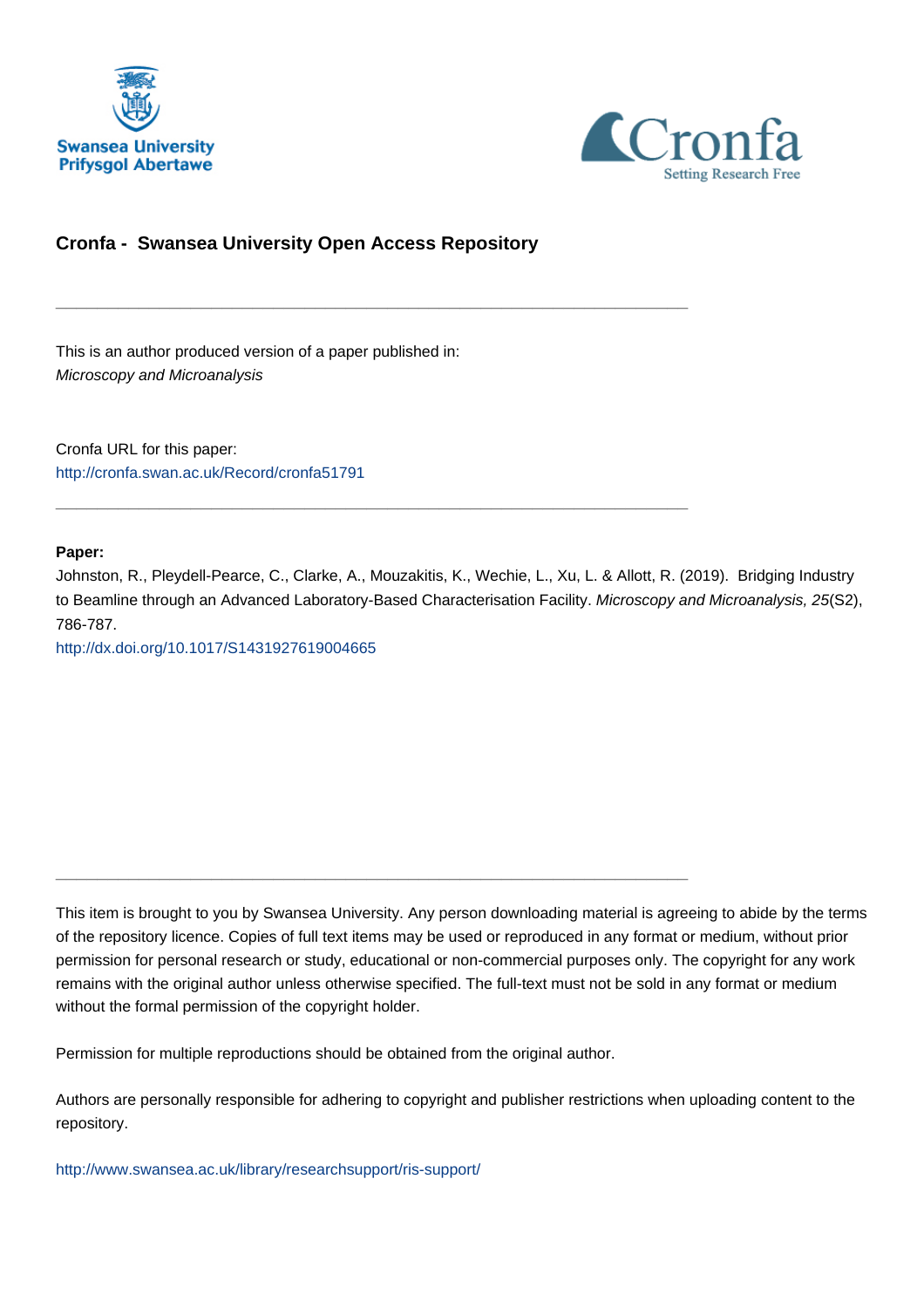## **Bridging Industry to Beamline Through an Advanced Laboratory-Based Characterisation Facility**

Richard E Johnston<sup>1\*</sup>, Cameron Pleydell-Pearce<sup>1</sup>, Alan Clarke<sup>2</sup>, Kyriakos Mouzakitis<sup>2</sup>, Leon Wechie<sup>2</sup>, Ling  $Xu^3$ , Ric Allott<sup>3</sup>

<sup>1.</sup> Advanced Imaging of Materials (AIM) Facility, College of Engineering, Swansea University, Swansea, UK

2. TWI Technology Centre (Wales), Port Talbot, UK

3. Science and Technology Facilities Council (STFC), Harwell, UK

\* Corresponding author: r.johnston@swansea.ac.uk

The Science and Technology Facilities Council (STFC) is a world leading multidisciplinary science and technology organisation. Its facilities provide a range of research techniques using neutrons, muons, lasers and x-rays, and high performance computing and complex analysis of large data sets. In Wales, a regional pilot beamline-bridging centre, a partnership between an academic institution (Swansea University) and a research and technology organization (RTO, TWI Wales) has been setup to develop new relationships with industry partners in the region, leading to new engagements with STFC facilities (Fig.1). This will generate impacts for the company, people, and wider society in Wales. Impact could be new products, improved understanding of manufactured products, improved processing and materials development, or new research into medical and health interventions.

This partnership approach with industry in the region will increase the uptake of STFC facilities, in particular Diamond and ISIS, and the Central Laser Facility. The regional centre will attract a multidisciplinary research base from throughout Wales and increase their exposure to the UK's worldclass research facilities. The centre will be a hub for regional industry, generating impact through industrial research and development that was previously impossible or highly unlikely without this pilot bridging project.

There are challenges to engaging small-to-medium sized enterprises (SMEs) with large-scale scientific facilities such as those operated by STFC. The perceived gap between applied demand-led manufacturing, and seemingly high-level unattainable science presents a communication and translation challenge. In addition, SMEs have limited resource for research-based approaches to product development/improvement, coupled with constraints on staff time and capabilities to capture and analyse potentially large data. The regional centre, embedded locally, will bridge this perceived gap via a partnering approach, teaming the local company with beamline-industry-bridging officers (BIBOs) to identify the challenges, scope solutions, design experiments, carry out lab-based feasibility studies, and if beneficial, identify STFC facilities which could benefit the company. Once data is collected, this relationship will continue, with the BIBO's expertise and regional proximity to the company enabling the subsequent advanced analyses. This process will increase the likelihood of implementation of the findings in the company's activities, functioning as an impact pathway. Finally, the regional centre will help populate impact-tracking documentation in collaboration with the company to monitor and quantify the effects of the activity enabled by the regional pilot centre on both the company and the region.

So far the regional centre has identified common pathways to engaging local business, which include prior contact with industrial partners that either sponsor postgraduate projects with Swansea University,